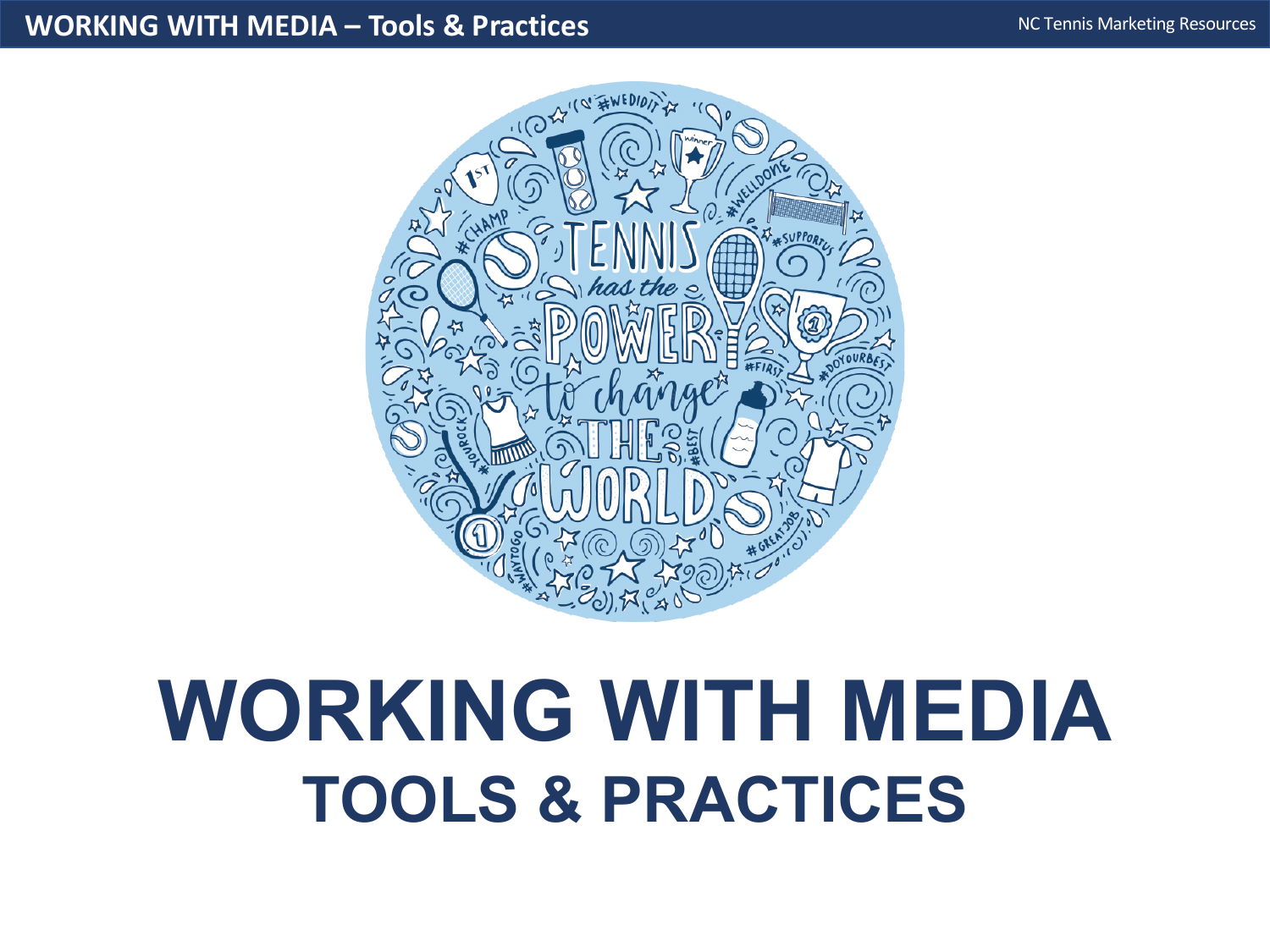## **Understanding Audience**

Think about who you are trying to reach and what messages will appeal to them, and which publications/sites appeal to your target audience

## **How should I pitch my story to a reporter?**

Whether for a news release or media pitch, be able to summarize your story in one sentence: Who, What, Where, When, How

Do your research on which reporters cover your subject - for example, the best person to pitch to might not be sports reporters, depending on your topic. Look at other stories they have written to gain an understanding of who may be best to approach.

## **To contact reporters, start by using any personal contacts you may have.**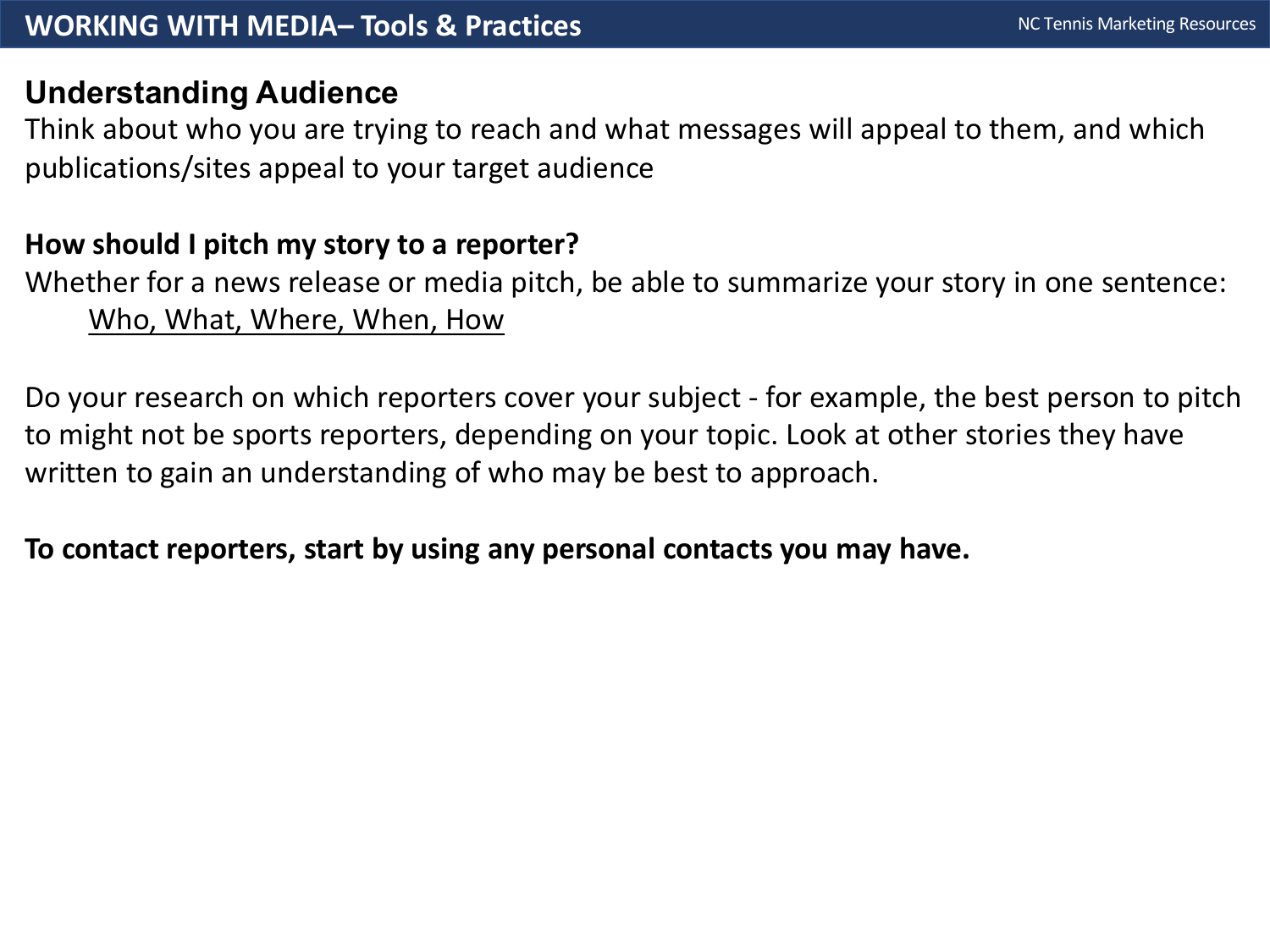#### **WORKING WITH MEDIA – Tools & Practices**

## **How do I reach out to a reporter?**

For a "cold call" pitch, start with an email. Use a punchy subject line to get the reporter's attention - they get a lot of emails so yours needs to stand out!

Personalize your email as much as possible - for example, refer to another story they have written on a similar subject.

Make the reporter's life as easy as possible. Be sure to include your contact information in your email. Include photos if relevant.

Check, double-check and triple-check your email and any attachments for correct spelling. Journalists hate typos!

Follow up your email with a phone call. If you get a call back from a journalist, call them back as soon as you can - they are on deadline!